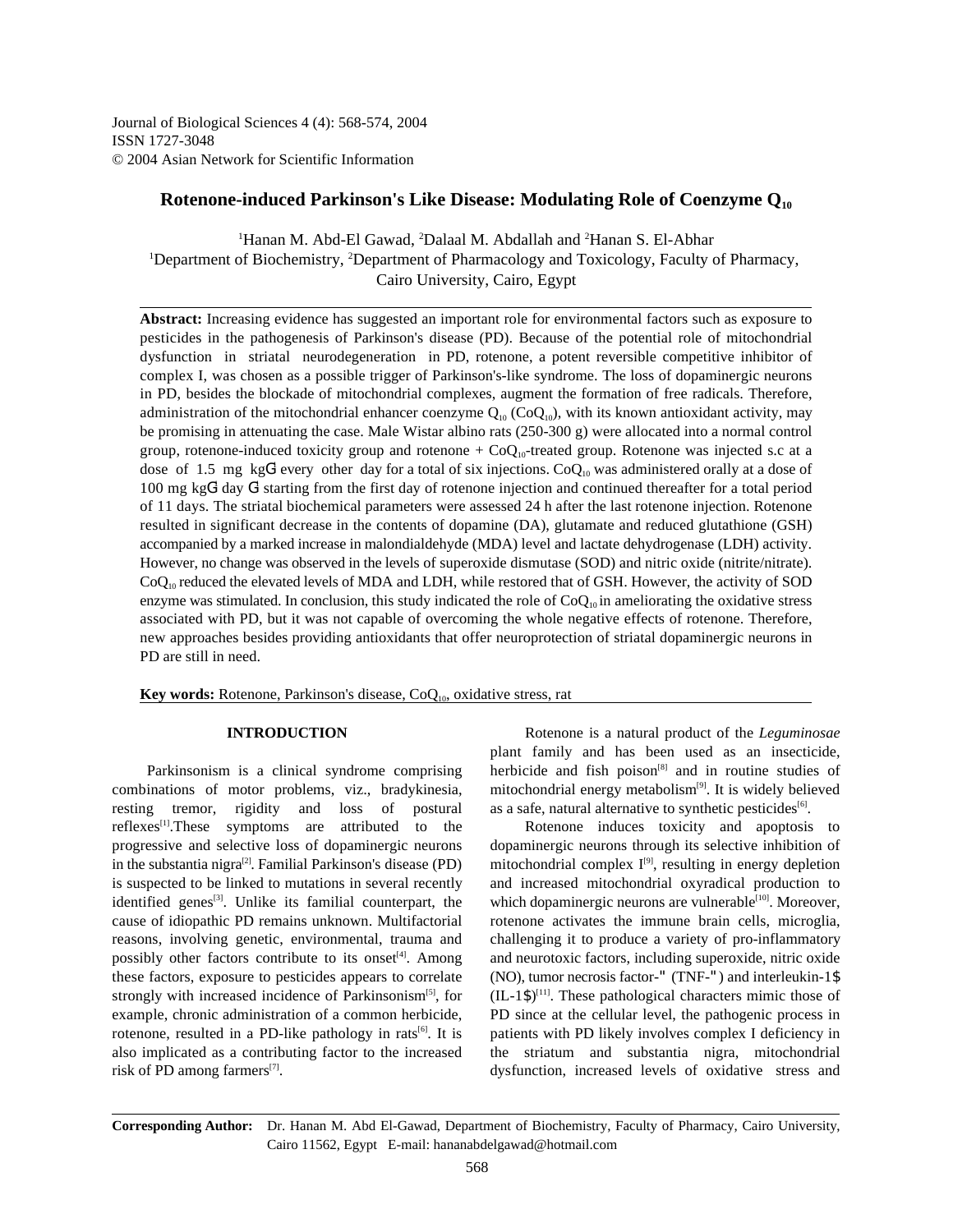apoptotic cell death<sup>[12]</sup>. In addition activation of glutamate **Experimental protocol:** Animals were divided into two receptors are believed to play an important role in  $PD^{[13]}$ , since blockade of N-methyl-D-aspartate (NMDA) normal control (n =8) receiving appropriate volume of receptors provides possible neuroprotection to dimethylsulfoxide (DMSO) and the other two groups nigrostriatal dopaminergic neurons<sup>[14]</sup>. Therefore, studies  $(n=12 \text{ each})$  received 6 injections of a subchronic dose of have validated the usage of rotenone as one of the rotenone dissolved in DMSO  $(1.5 \text{ mg } \text{kgG}^1, \text{ s.c.}$  every superior models in inducing a PD-like pathology in rats<sup>[6]</sup>. other day)<sup>[20]</sup>. One group was kept without further superior models in inducing a PD-like pathology in rats<sup>[6]</sup>.

related to both dose and route of administration, where a selective damage to the striatum area occurs only after systemic administration of rotenone<sup>[15]</sup>.

Coenzyme  $Q_{10}$  (Co $Q_{10}$ ) is an essential component of the electron transport chain where it serves as an electron donor and acceptor and is able to bridge a defect in the electron transport chain. It has been reported to have a powerful antioxidant efficacy<sup>[16]</sup> and to produce effectively both clinical and biochemical improvement in some patients with mitochondrial encephalopathy<sup>[17]</sup> and PD patients<sup>[12]</sup>. Moreover, CoQ<sub>10</sub> protected against the striatal lesions induced by the mitochondrial toxin malonate<sup>[18]</sup> and MPTP-induced loss of striatal dopamine and dopaminergic axons<sup>[19]</sup>.

Therefore, the goal of the present study was to characterize and investigate the potential usefulness of coenzyme  $Q_{10}$  in animal models of PD, using the striata of rotenone treated rats. This model was chosen to understand the impact of reduced complex I activity and  $CoQ<sub>10</sub>$  on the regulation of vital cellular processes such as production of free radicals (FRs), excitotoxic neurotransmitter changes, NO production and protection of dopaminergic neurons. This aim was achieved through the measurement of the neurotransmitters, viz., dopamine, glutamate and NO as well as assessing the redox balance through determination of malondialdehyde, index of lipid peroxidation (MDA), reduced glutathione (GSH), superoxide dismutase (SOD) and lactate dehydrogenase (LDH) content/activity.

## **MATERIALS AND METHODS**

**Chemicals:** All chemicals, unless specified otherwise, were purchased from Sigma-Aldrich Chemical Co. (St. Louis, MO).

**Animals:** Male Wistar albino rats (250-300 g) were obtained from the National Research Center Laboratory, Cairo, Egypt. They were housed in the animal facility of Faculty of Pharmacy, Cairo University, Cairo, Egypt. Rats were kept under standard conditions, fed standard chow diet and provided with water *ad libitum* along the period of the study.

sets, each of three groups. The first group served as The rotenone-induced midbrain-injured area is treatment while the other received a daily oral dose of coenzyme  $Q_{10}$  (100 mg kgG<sup>1)[18]</sup> starting from the first day of rotenone injection and continued thereafter for a total period of 11 days. The first set of animals was used to determine dopamine content, whereas other parameters were assessed in the second set. The rotenone-treated animals showed clinical illness after 11 days, marked by akinesia and rigidity.

> **Tissue sampling:** Twenty four hours following the last rotenone injection, animals were sacrificed by decapitation. Brains were quickly removed, washed with ice-cold saline and the striata were isolated, weighed and homogenized using an ice-cold Teflon homogenizer (Potter Elvehjem type) for 1 min. Homogenization was carried out as 10% (w/v) either in acidified n-butanol (dopamine assay) or saline (rest of parameters).

> **Biochemical analysis:** An aliquot of each homogenate was mixed with an ice-cold medium appropriate to the parameter being measured.

> **Dopamine:** Homogenate was centrifuged at 600 g at 4<sup>o</sup>C for 15 min using a Dupont Sorvall Combiplus ultra-centrifuge. The supernatant was subjected to spectroflourometric assay using the principle of Ciarlone and Juras $^{[21]}$ .

> **Glutamate:** Equal volumes of homogenate and 1.2 M perchloric acid were mixed, centrifuged at 600 g at 4°C for 15 min and the supernatant was used according to Lund $^{[22]}$ .

> $N\mathbf{o}_x$  ( $N\mathbf{O}_2^-/N\mathbf{O}_3^-$ ): They were determined as described previously $[23,24]$  in the supernatant resulting from centrifugation of homogenate at 20,000 g at 4°C for 10 min. The assay is based on the reduction of  $NO_3^-$  into  $NO<sub>2</sub>$  using nitrate reductase (Roche, Mannheim, Germany) then diazotization of sulfanilic acid with the total  $NO<sub>2</sub><sup>-</sup>$  in the medium with subsequent coupling with N- (1-naphthyl)-ethylene diamine. The azo dye produced was measured calorimetrically at 540 nm.

> **GSH:** A portion of homogenate was mixed with an equal volume of ice-cold 5% sulfosalicylic acid, centrifuged at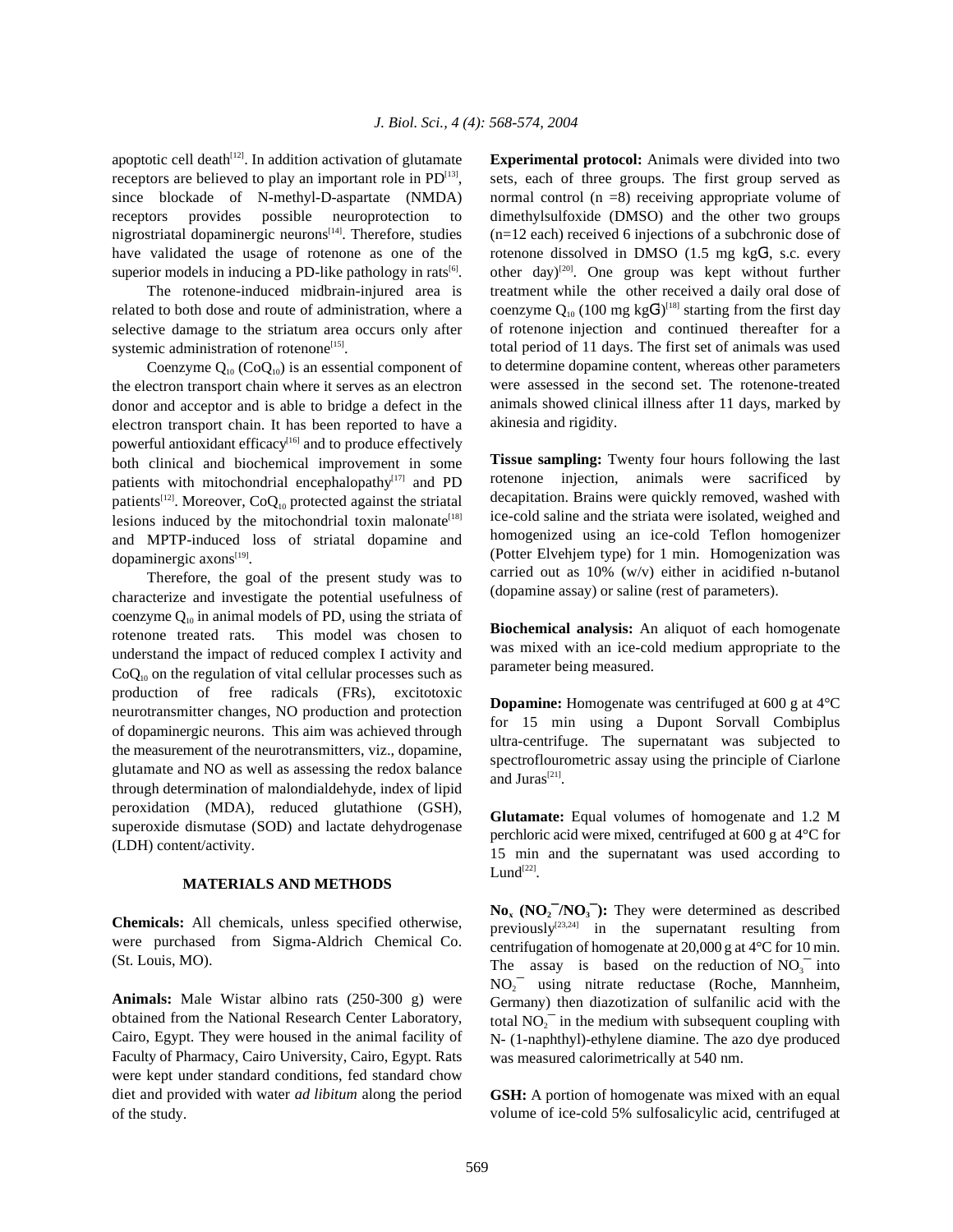according to Beutler *et al.* <sup>[25]</sup>. negatively to that treatment (Table 1).

ice-cold 2.3% KCL (1:1), centrifuged at 600 g at 4°C for with rotenone developed rigidity and unsteady 15 min and the level of TBA-reactive substance was movements, reproducing the key features of Parkinson's  $determined^{[26]}$ .

homogenate was ultracentrifuged at  $105,000$  g at  $4^{\circ}$ C for 45 min. The supernatant was used for the determination of SOD and LDH activities. membranes, causing inhibition of mitochondrial

Marklund<sup>[27]</sup> by following the inhibition of pyrogallol autoxidation at 420 nm. SOD activity was determined of a standard curve of percent inhibition of pyrogallol findings, since rotenone-treated rats showed low autoxidation with known SOD activity. intracellular level of dopamine in the striatum area. This

(Stanbio, San Antonio, TX, U.S.A.) LDH activity was damage induced by the released Frs caused by measured by monitoring the rate of increase in rotenone disruption of complex  $I^{[30]}$ . This vulnerability absorbance at 340 nm for 3 min as a result of NAD can be referred to the high concentration of dopamine that reduction into NADH<sup>[28]</sup>.

method of Lowry *et al.*<sup>[29]</sup>. positive cells surrounding these neurons<sup>[14]</sup>, which along method of Lowry et al.<sup>[29]</sup>.

mean±SE and compared using one way analysis of oxygen species (ROS). Moreover, Gao *et al.*<sup>[5]</sup> found variance (ANOVA). Comparisons among groups were recently that rotenone-induced activation of microglia and made according to Dunnett test. The significance levels their release of superoxide further overwhelm these were tested at p# 0.05. neurons. This mechanism is of great importance since the

significant decrease in striatal dopamine and glutamate immunomodulatory and cytotoxic factors, including contents by 20 and 23%, respectively as compared to TNF-", IL-1\$, eicosanoids, NO and superoxide free normal control values (Table 1). However, rotenone radical. Although the majority of these factors can treated rats showed no alteration in NO level (Table 1). In participate in neurodegeneration, release of ROS remain addition, a marked disturbance in the oxidative status was the dominant degenerative factor for the dopaminergic observed as reflected by 1.5 fold elevation in the level of both MDA and LDH in comparison to the basal one reuptake process of dopamine may cause further decrease (Table 2). This was accompanied by a significant decrease in GSH mounted to 67% of the normal control (Table 2). PD is also associated with increased free iron and Regarding SOD, its activity was not affected by this dose decreased GSH levels $^{[33]}$ . Rotenone also may have a regimen of rotenone (Table 2). Coenzyme  $Q_{10}$  improved possible direct effect on free iron, since in reticulocytes the disturbed oxidative status. The content of MDA was treated with rotenone, free iron accumulates in cytosolic leveled off by 54%, associated with a significant increase proteins and mitochondria, rather than in the normal low in GSH level  $(32\%)$  (Table 2) and the LDH activity was almost normalized. On the other hand, a significant Iron catalyzed the generation of FRs from elevation in SOD activity was observed as compared to catecholamines, with subsequent depletion of glutathione normal and rotenone-treated animals (Table 2). and oxidant-induced destruction of neurons. When

1800 g at 4°C for 15 min. The GSH content was measured Conversely, both glutamate and dopamine responded

**MDA:** Another portion of homogenate was mixed with an Parkinson's disease since experimental animals injected diseased humans. Moreover, in the rotenone-treated rat's **Preparation of cytosolic fraction:** An aliquot of the tissue surviving cells had cellular deposits that looked a lot like Rotenone is considered an excellent model for brains, the dopamine-producing circuits deteriorated and Levy bodies, another hallmark of Parkinson's disease<sup>[30]</sup>.

**SOD:** It was assayed using the principle of Marklund and of only the dopaminergic cells<sup>[30]</sup>, production of striatal lesions, as well as lesions of the dopaminergic LDH: It was determined using commercially available kits dopaminergic neurons, more than other cells, to oxidative is prone to oxidative modification and to the low Rotenone, unlike MPP<sup>+</sup>, can slip through any cell's complex I activity throughout the brain, with degeneration nigrostriatal pathway<sup>[31]</sup>. This supports the present effect could be explained by the vulnerability of antioxidant capacity of these neurons $^{[5]}$ .

**Protein:** It was estimated in the cytosolic fraction by the This is resembled by the low density of glutathione **Statistical analysis:** The data were expressed as the system of dopaminergic neurons against the reactive **RESULTS AND DISCUSSION** brain<sup>[32]</sup>. Microglia, the resident immune cells in the brain, Subchronic treatment with rotenone led to a their induction with rotenone produces a wide array of with glutathione peroxidase form the primary defense midbrain is the most microglia-enriched area in the are responsible for host defense and tissue repair and neurons<sup>[5]</sup>. Moreover, impairment of energy-dependent in its level<sup>[20]</sup>.

 $MW$  pool $^{[34]}$ .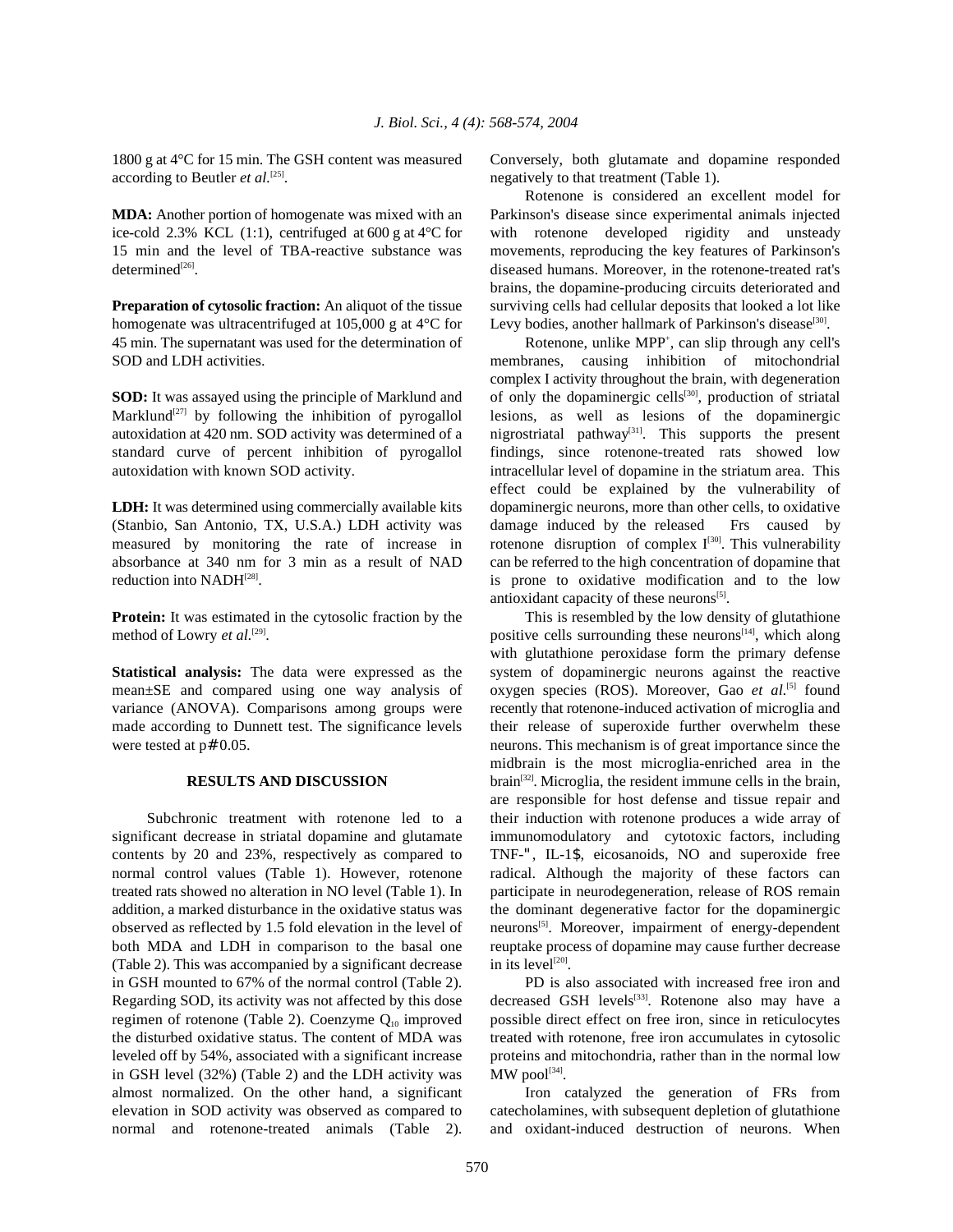| Groups                      | <b>Parameters</b>           |                          |                                     |  |  |
|-----------------------------|-----------------------------|--------------------------|-------------------------------------|--|--|
|                             | DA ( $\mu$ g g $G1$ tissue) | Glut (umol $gG1$ tissue) | $Nox$ (nmol gG <sup>1</sup> tissue) |  |  |
| Normal control              | $85.047 + 4.605$            | $11.834 \pm 0.409$       | $165.93 \pm 10.9$                   |  |  |
| Rotenone                    | $68.33 + 2.305$ *           | $9.11 + 0.425$ *         | $171.342+12.203$                    |  |  |
| Rotenone +coenzyme $O_{10}$ | $69.61 + 2.334*$            | $9.796 + 0.862$ *        | $180.366 \pm 16.051$                |  |  |
|                             |                             | ---                      |                                     |  |  |

Table 1: Effect of coenzyme  $Q_{10}$  (100 mg kg<sup>-1</sup> dayG<sup>1</sup>, p.o.) on striatal dopamine (DA), glutamate (Glut) and nitric oxide (NO<sub>3</sub>) contents in rotenone-induced parkinsonism in rats, (mean of six to eight animals±SEM)

As compared with normal control (\*) group (one-way ANOVA followed by Dunnett's test), p<0.05.

Table 2: Effect of coenzyme  $Q_{10}$  (100 mg kg<sup>-1</sup> dayG<sup>1</sup>, p.o.) on striatal lipid peroxides (MDA), reduced glutathione (GSH), superoxide dismutase (SOD) and lactate dehydrogenase (LDH) content/activity in rotenone-induced parkinsonism in rats, (mean of six to eight animals±SEM) Parameters

| Groups                     | MDA (nmol $gG1$ tissue)                                                                                         | $GSH$ (µmol g $G1$ tissue) |                      | SOD (U mgG <sup>1</sup> protein) LDH (umol NADH.H+minG <sup>1</sup> mgG <sup>1</sup> protein) |
|----------------------------|-----------------------------------------------------------------------------------------------------------------|----------------------------|----------------------|-----------------------------------------------------------------------------------------------|
| Normal control             | 101.796+12.117                                                                                                  | $2.246+0.119$              | 14.197±1.399         | $0.942 + 0.072$                                                                               |
| Rotenone                   | $257.743 + 20.92^*$                                                                                             | $1.513 + 0.046^*$          | $13.285+0.833$       | $1.432 + 0.105^*$                                                                             |
| Rotenone+coenzyme $Q_{10}$ | 119 1+6 074 <sup>°</sup>                                                                                        | $1.988 + 0.055^{*@}$       | $19.213 + 1.038^{*}$ | $0.966 + 0.015$ <sup>®</sup>                                                                  |
|                            | records and the contract of the contract of the contract of the contract of the contract of the contract of the |                            |                      | - - -                                                                                         |

As compared with normal control (\*) and rotenone-treated ( $@$ ) groups (one-way ANOVA followed by Dunnett's test),  $p < 0.05$ .

oxidation products can bind to non-protein sulfhydryl Therefore, this blockade eventually decreases glutathione groups and cause rapid loss of intracellular glutathione*.* concentration. Moreover, these sulfoconjugation products correlate with This extensive production of FRs from activated and possibly cause, selective degeneration of microglia, increased free iron and inhibited mitochondrial dopaminergic nerve terminals $^{[33]}$ . These findings confirm function is counterbalanced with only low amount of the present results, where rotenone caused a decrease in glutathione as a defense system, creating an imbalance in glutathione content and add another possible explanation the redox system. This will elevate lipid peroxidation for the loss of striatal dopamine. The products, as reported in this study and as supported by

level of free iron through mobilization of iron from studies of postmortem brain tissue from PD patients proteins (e.g. transferrin, ferritin)<sup>[33]</sup>. Acidosis was evidenced in this study by the elevation of the cytosolic In the present study, neither NO level, nor SOD LDH activity after treatment with rotenone that correlates activity was altered by the administration of rotenone. In with the rotenone-induced increase in lactate level proven previous report, Gao *et al.*<sup>[5]</sup> stated that although by Thiffault *et al.*<sup>[20]</sup>. In oxidative stressors, that deplete rotenone-induced activated microglia produced several GSH and induce mitochondrial dysfunction, glucose is cytotoxic substances and NO, yet a significant mainly metabolized glycolytically in astrocytes, causing accumulation of NO was not observed and the inhibition the release of lactate as a metabolic substrate for neurons. of NO production did not afford neuroprotection, pointing

decrease in the intracellular content of glutamate. dopaminergic neurodegeneration. Moreover, it was found Relevant to this data that were reported in Wilson' that in the striatum of MPTP treated mice, expression of review<sup>[33]</sup> on cytosolic glutamate content. It was stated mRNA for inducible NO synthase (iNOS) peaked at 24 h that this decrease is an inevitable effect of energy depletion, caused by mitochondrial failure. This will cause stated that rotenone did not significantly alter nitric oxide glutamate to pass from the cytosol of neurons and production. astrocytes to the extracellular fluid, similar to the effect of Regarding SOD activity, previous works reported ischemia. Moreover, acidification of the extracellular fluid contradictory results. While Thiffault *et al.*<sup>[39]</sup> showed a by lactate stimulates astrocytic release of glutamate and decrease in the activity of SOD in the substantia nigra slows its reuptake*.* In addition, ROS interact with (SN) and an increase in the striatum of mice treated with glutamate transporters, thus slowing its clearance and MPTP, others stated no change in the cytosolic SOD in further elevating its extracellular concentration. Moreover, autopsied human brains with  $PD<sup>[40]</sup>$ , patients with it can be assumed that mitochondria-induced release of idiopathic  $PD<sup>[41]</sup>$ . These findings go in harmony with our ROS occurs when extracellular glutamate rises to results, reflecting the possible resistance or the high pathological level. Glutamate affects also GSH content, threshold of the enzyme against the evolved FRs. where the high extracellular concentrations of glutamate Coenzyme  $Q_{10}$  (Co $Q_{10}$ ) is an essential cofactor of the block uptake of cysteine into astrocytes, an amino acid electron transport chain, as well as an important

dopamine reacts with superoxide FR, the catecholamine that is essential for sustained glutathione synthesis.

It was reported that tissue acidosis increases the Waterfall *et al.*<sup>[35]</sup>. This finding mimics that in PD, where demonstrated increased membrane lipid peroxidation<sup>[36]</sup>.

In this study, rotenone-treated rats showed a to the predominance of superoxide FR over NO in and started decreasing on the 3rd day<sup>[37]</sup>. Cutillas et al.<sup>[38]</sup>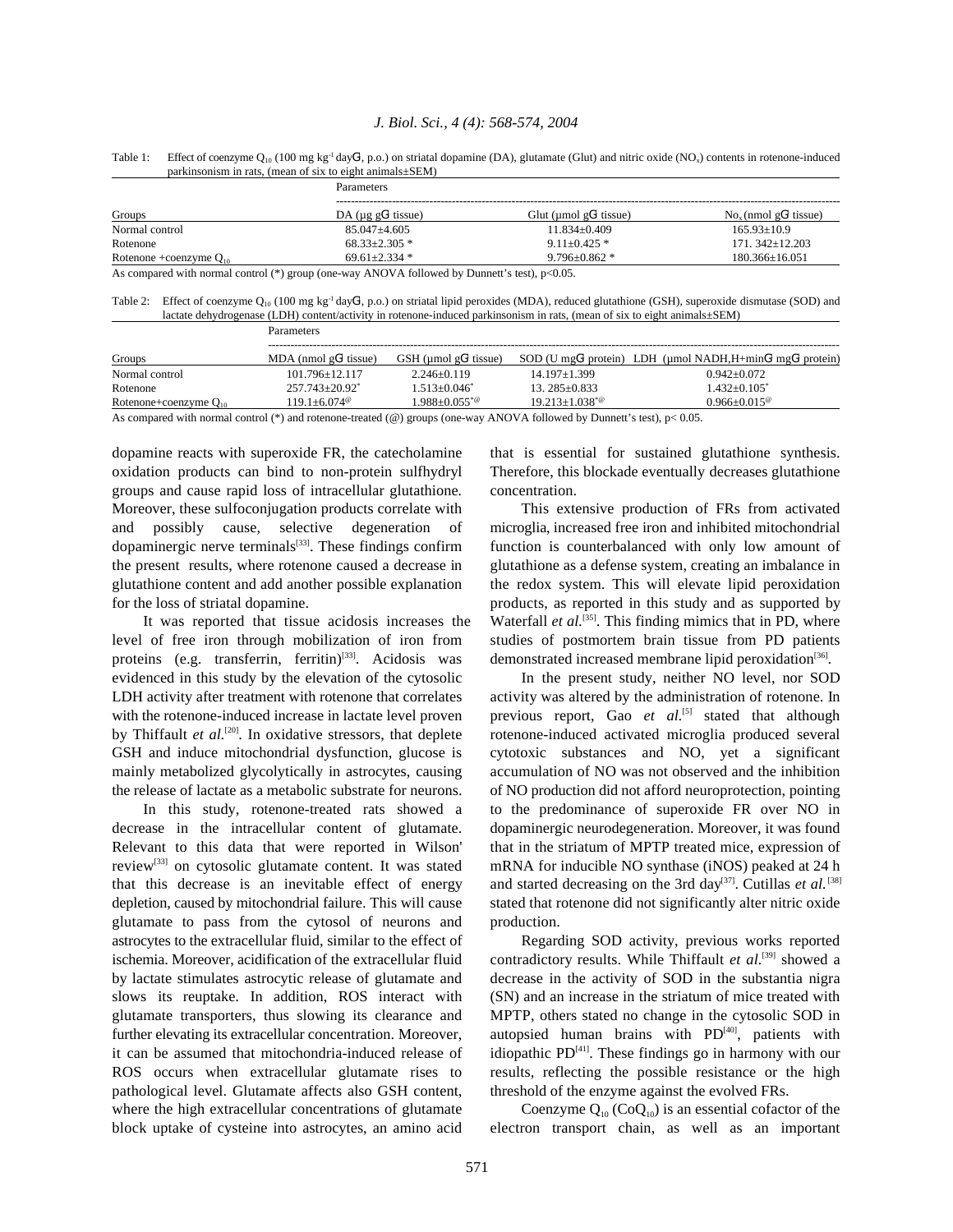antioxidant, which is particularly effective within the action of deprenyl, the antiparkinsonian drug, on mitochondria<sup>[43]</sup>. Prior studies in several patients with striatal SOD in rats<sup>[49]</sup>. mitochondrial disorders suggested that  $CoQ_{10}$  therapy This study concluded the efficacy of the rotenone in results in both biochemical and clinical inducing a PD-like model, as it represents most of the results in both biochemical and improvement<sup> $[12,17,18]$ </sup>. It protects striatal neurons against MPTP-induced Parkinson's-like disease<sup>[44]</sup>, prevents malonate-induced striatal lesions<sup>[45]</sup> and has a neuroprotective effect against glutamate neurotoxicity in cultured cerebral neurons<sup> $[46]$ </sup>. In addition, it is considered as a putative enhancer of mitochondrial function<sup>[44]</sup> and a blocker for ATP depletion $[18]$ .

In this study, the neuroprotective efficacy of  $CoQ<sub>10</sub>$ against rotenone-induced striatal lesions was reflected by a correction in the level of the endogenous antioxidant GSH, the content of lipid peroxides and the activity of the cytotoxic indicator LDH. CoQ10-induced restoration of ATP, prevention of its depletion<sup>[18]</sup> and enhancement of mitochondrial function<sup> $[44]$ </sup> may result in decreasing the release of  $ROS^{[16]}$ . As a result the level of both GSH and MDA was regained. Moreover,  $CoQ<sub>10</sub>$  by itself has an antioxidant effect that aids in the recovery of both parameters.

Decreased activity of LDH enzyme upon administration of  $CoQ_{10}$  mirrored the recovery of mitochondrial function and energy metabolism. This finding was supported by other studies $[18,47]$ , they found a decrease in brain lactate level of patients with mitochondrial cytopathy treated with  $CoQ_{10}$ .

On the other hand,  $CoQ<sub>10</sub>$ , in this study, did not normalize the level of intracellular glutamate. Although it was reported previously to protect against glutamate neuro-toxicity<sup>[46]</sup>, the possible effect of  $CoQ_{10}$  against glutamate, in this study, may be related indirectly with glutamate receptors, rather than inhibiting its release or improving its uptake. This assumption may be possible since neurodegenerative diseases that involve energy impairment are followed by activation of NMDA receptors, leading to FRs regeneration<sup>[44]</sup>. In addition,  $CoQ<sub>10</sub>$  offered an additive effect when combined with NMDA receptor antagonists in Huntington's disease  $model<sup>[43]</sup>$ .

Dopamine content was not reinstated by this regimen of  $CoQ<sub>10</sub>$ , an effect that may be influenced with the dose level used or points to the involvement of other factors besides the ROS and mitochondrial dysfunction. Although Brouillet et al.<sup>[48]</sup> showed that  $CoQ_{10}$  reduced significantly dopamine depletion in a striatal lesioned model, yet its level was still significantly less than the control value.

 $CoQ<sub>10</sub>$  elevated SOD activity in this study, which may indicate that  $CoQ_{10}$  can increase the activity of free radical scavenging enzymes in striatum, resembling in this striatal SOD in rats<sup>[49]</sup>.

inducing a PD-like model, as it represents most of the hallmarks in Parkinson's disease. Moreover, these data suggest that  $CoQ_{10}$  may play a role in cellular dysfunction found in PD, where it ameliorates the oxidative stress associated with PD, however its correcting effect did not involve all cellular defects accompanied with rotenone. Therefore, although it is useful to test various combined agents, as a new therapeutic strategy in the treatment of neurodegenerative disease, yet further studies are still in need.

### **REFERENCES**

- 1. Fahn, S., 2003. Description of Parkinson's disease as a clinical syndrome. Ann. N. Y. Acad. Sci., 991: 1-14.
- 2. Olanow C.W. and W.G.Tatton, 1999. Etiology and pathogenesis of parkinson's disease. Annu. Rev. Neurosci., 22: 123-144.
- 3. de Silva H.R., N.L. Khan and N.W. Wood, 2000. The genetics of parkinson's disease. Curr. Opin. Genet. Dev., 10: 292-298.
- 4. Duan, W., B. Ladenheim, R.G. Cutler, I.I. Kruman, J.L. Cade and M.P. Mattson, 2002. Dietary folate deficiency and elevated homocysteine levels endanger dopaminergic neurons in models of parkinson's disease. J. Neurochem., 80: 101-110.
- 5. Gao, H.M., J.S. Hong, W. Zhang and B. Liu, 2002. Distinct role for microglia in rotenone-induced degeneration of dopaminergic neurons. J. Neurosci., 22: 782-790.
- 6. Betarbet, R., T.B. Sherer, G. MacKenzie, M.G. Osuna, A.V. Panov and J.T. Greenamyre, 2000. Chronic systemic pesticide exposure reproduces features of parkinson's disease. Nature Neurosci., 3: 1301-1306.
- 7. Le Couteur, D.G., A.J. McLean, M.C. Taylor, B.L. Woodham and P.G. Boar, 1999. Pesticides and parkinson's disease. Biomed. Pharmacother., 53: 122-130.
- 8. Haley, T.J., 1978. A review of the literature of rotenone. J. Environ. Pathol. Toxicol., 1: 315-317.
- 9. Gutman, M., T.P. Singer, H. Beinert and J.E. Casida, 1970. Reaction sites of rotenone, piericidin A and amytal in relation to the nonheme iron components of NADH dehydrogenase. Proc. Nat. Acad. Sci. USA, 65: 763-770.
- 10. Jenner, P., 2001. Parkinson's disease, pesticides, mitochondrial dysfunction. Trends Neurosci., 24: 245-247.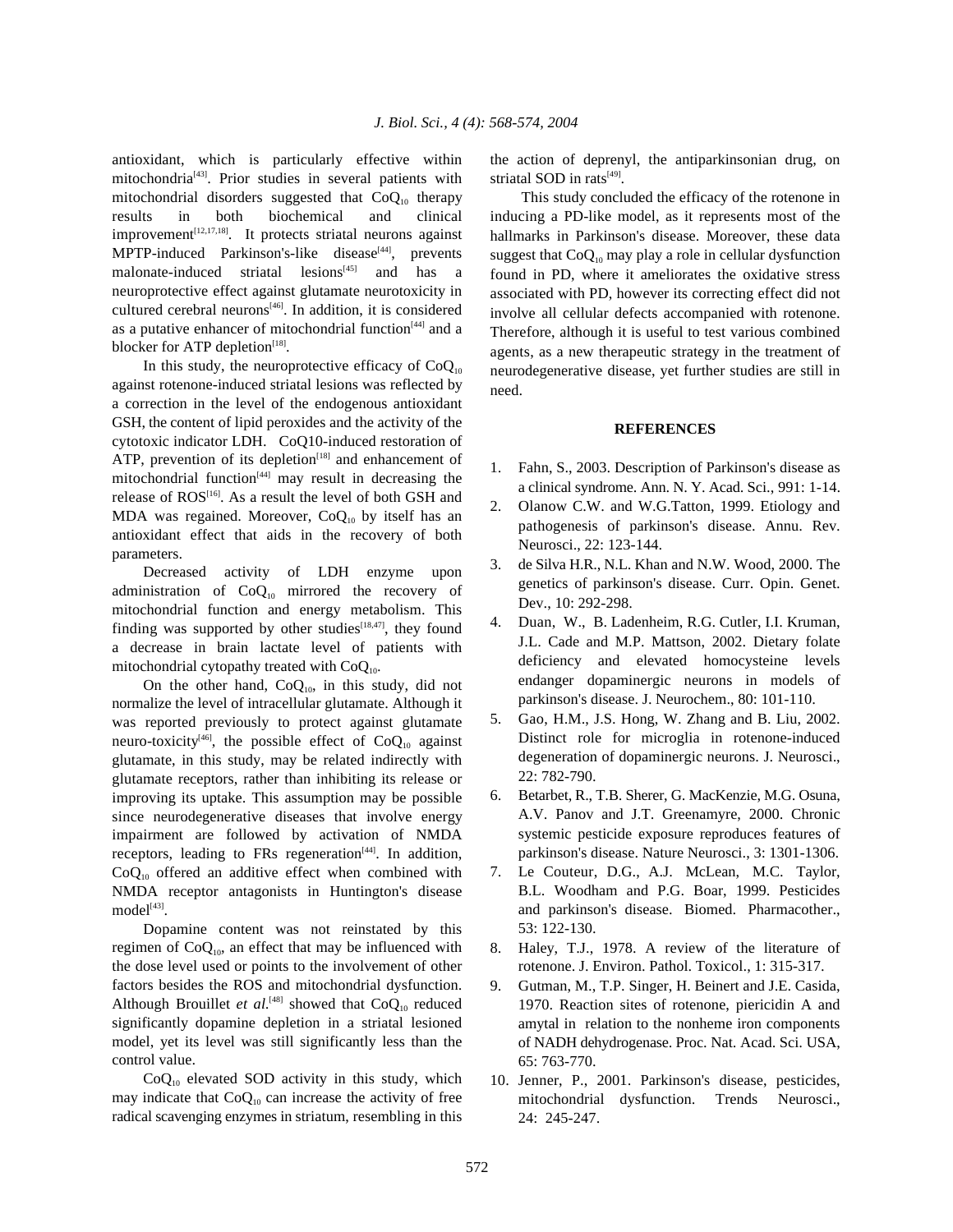- 11. Cassarino, D.S., C.P. Fall, R.H. Swerdlow and 23. Tracey, W.R., J. Tse and G. Carter, 1995.
- 12. Muller, T., T. Buttner, A.F. Gholipour and W. Kuhn, 24. Grandati, M., C. Verrecchia, M.L. Revaud, M. Allix,
- 
- 14. Ebadi, M., S.K. Srinivasan and M.D. Bax, 1996. J. Lab. Clin. Med., 61: 882-88.
- M.F. Beal, 1997. Systemic administration of rotenone 27. Marklund, S. and G. Marklund, 1974. Involvement of 753: 157-162. dismutase. Eur. J. Biochem., 47: 469-474.
- 16. Frei, B., M.C. Kim and B.N. Ames, 1990. Ubiquinol-10 28. Buhl, S.N. and K.Y. Jackson, 1978. Optimal conditions
- 17. Abe, K., H. Fujimura, Y. Nishikawa, S. Yorifuki, Chem., 24: 828-831. T. Mezaki, N. Hirono *et al.*, 1991. Marked reduction in 29. Lowry, O.H., N.J. Rosebrough, A.L. Farr and a patient with mitochondrial myopathy, phenol reagent. J. Biol. Chem.,193: 265-275. encephalopathy, lactic acidosis and stroke-like 30. Helmuth, L., 2000. Neuroscience. Pesticide causes episodes (MELAS). Acta Neurol. Scand, 83: 356-359. parkinson's in rats. Science, 290: 1068.
- 18. Beal, M.F., D.R. Henshaw, B.G. Jenkins, B.R. Rosen 31. Heikkila, R.E., W.J. Nicklas, I. Vyas and
- 1-methyl-4-phenyl-1,2,3,tetrahydropyridine (MPTP) 62: 389-394. axons in aged mice. Brain Res*.,* 783: 109-114.
- 20. Thiffault C., J.W. Langston and D.A. Di Monte, 2000. Increased striatal dopamine turnover following acute administration of rotenone to mice. Brain Res., 885: 283-288.
- 21. Ciarlone, A.E. and M.S. Juras, 1981. Lidocaine and procaine alter rat brain amines. J. Dent. Res., 60: 1886-1890.
- 22. Lund, P., 1990. L-Glutamine and L-glutamate: UV-Method with Glutaminase and Glutamate Dehydrogenase. In: Bergmeyer, H.S., J. Bergmeyer, M. Grasl, (Eds.) Methods of Enzymatic Analysis. Vol. VIII. Weinheim, Germany: Verlagsgesellschaft, pp: 357.
- J.P. Bennett Jr., 1997. Elevated reactive oxygen Lipopolysaccharide-induced changes in plasma species and antioxidant enzyme activities in animal nitrite and nitrate concentrations in rats and mice: and cellular models of parkinson's disease. Biochem. pharmacological evaluation of nitric oxide synthase Biophys. Acta, 1362: 77-86. inhibitors. J. Pharmacol. Exp. Ther., 272: 1011-1015.
- 2003. Coenzyme  $Q_{10}$  supplementation provides mild  $R.G.$  Boulu and M. Plotkine, 1997. Calciumsymptomatic benefit in patients with parkinson's independent NO-synthase activity and disease. Neurosci. Lett*.*, 341: 201-204. nitrites/nitrates production in transient focal cerebral 13. Jenner, P.and C.W. Olanow, 1998. Understanding ischemia in mice. Br. J. Pharmacol., 122: 625-630.
	- cell death in parkinson's disease. Ann. Neurol., 25. Beutler E., O. Duron and B.M. Kelly, 1963. Improved 44: S72-S84. method for the determination of blood glutathione.
- Oxidative stress and antioxidant therapy in 26. Uchiyama, M. and M. Mihara, 1978. Determination of parkinson's disease. Prog. Neurobiol., 48: 1-19. malondialdehyde precursor in tissues by 15. Ferrante, R.J., J.B. Schultz, N.W. Kowall and thiobarbituric acid test. Anal. Biochem., 86: 271-288.
	- produces selective damage in the striatum and superoxide anion radical in the autooxidation of globus pallidus, but not substantia nigra. Brain Res., pyrogallol and convenient assay for superoxide
	- is an effective lipid-soluble antioxidant at and comparison of lactate dehydrogenase catalysis physiological concentrations. Proc. Natl. Acad. of the lactate-to-pyruvate and pyruvate-to-lactate Sci.USA, 87: 4879-4883. reactions in human serum at 25, 30 and 37°C. Clin.
	- CSF lactate and pyruvate levels after CoQ therapy in R.J. Randall, 1951. Protein measurement with the Folin
		-
- and J.B. Schulz, 1994. Coenzyme  $Q_{10}$  and nicotinamide R.C. Duvoisin, 1985. Dopaminergic toxicity of block striatal lesions produced by the mitochondrial rotenone and the 1-methyl-4-phenylpyridinium after toxin malonate. Ann. Neurol., 36: 882-888. their stereotaxic administration to rats: implication 19. Beal, M.F., R.T. Mattews, A. Tieleman and for the mechanism of 1-methyl-4-phenyl C.W. Shults, 1998. Coenzyme  $Q_{10}$  attenuates the 1,2,3,6-tetrahydropyridine toxicity. Neurosci. Lett.,
	- induced loss of striatal dopamine and dopaminergic 32. Kim, W.G., R.P. Mohney, B. Wilson, G.H. Jeohn, B. Liu and J.S. Hong, 2000. Regional difference in susceptibility to lipopolysaccharide-induced neurotoxicity in the rat brain: role of microglia. J. Neurosci., 20: 6309-6316.
		- 33. Wilson, J.X., 1997. Antioxidant defense of the brain: a role for astrocytes. Can. J. Physiol. Pharmacol., 75: 1149-1163.
		- 34. Zhan, H., R.K. Gupta, J. Weaver and S. Pollack, 1990.Iron bound to low MW ligands: interactions with mitochondria and cytosolic proteins. Eur. J. Haematol., 44: 125-131.
		- 35. Waterfall, A.H., G. Singh, J.R. Fry and C.A. Marsden, 1996. Acute acidosis elevates malondialdehyde in rat brain *in vivo.* Brain Res.,712: 102-106.